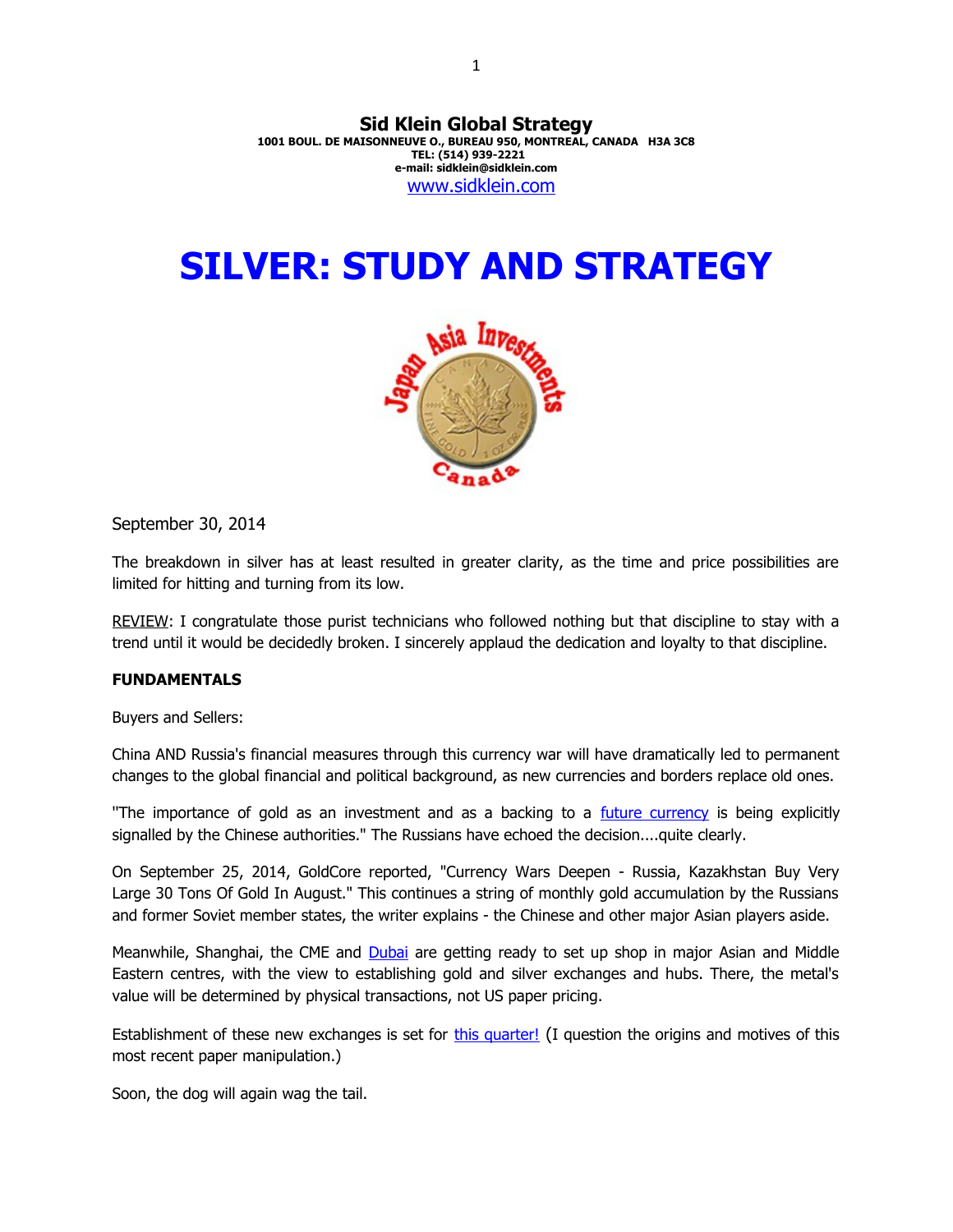Dubai is a good example of what is going on in the "real" world. Paper PM prices drop - they buy more.

Reiterating, we have hit a point where Shanghai's trade now exceeds the volume on the COMEX. Exchange centres may imminently become major hubs, too [\(Singapore, Shanghai, Hong Kong, Dubai\).](http://www.marketoracle.co.uk/Article47436.html)

As the prices of gold and silver will be set by physical trade, the buyers will then take away pricing control from the sellers; the rest of the world is buying. This is not complicated.

Replenishing stocks:

Shanghai's vaults are empty of silver. Curiously, the emptying of the vaults in the US of gold in 2013 occurred during that metal's collapse.

In 2014, gold started with the restocking of severely dwindled supplies in the COMEX and GLD vaults. Silver had no such need to do so, since silver never suffered the abandonment of supplies that gold had.

As a result, there are two possible bullish factors. Firstly, Shanghai's virtually empty vaults suggests that the phase of restocking can occur at any time over there.

Secondly, as these PM depletions will have COINCIDED with their sell-offs, with the 2014 liquidation of the physical silver stock out of the way in Shanghai, silver need no longer act as a laggard to gold, with which it may have already harmonized (in terms of stock depletion relative to prices). (At extremes, standard as well as unconventional PM indicators harmonize.)

Interestingly, while investors in the major international centres (including India) buy for the long-term on price weakness, due to well-publicized future worldwide supply shortages that will govern the silver market for generations, the American silver ETF's (SLV) [holdings are at a peak](http://seekingalpha.com/article/2511145-shareholders-in-the-ishares-silver-trust-are-sticking-with-it?uprof=55); American Eagle coin sales are booming at all-time highs as well, for the very same reasons. Demand is sustainably global.

(The preceding article does a superb job of highlighting GLD and SLV comparisons, within the context of contradictory relationships between demand/supply and the respective metals.)

Simply, the physical trade-based-pricing system MUST overwhelm the paper-trade-based pricing scheme, like a tidal wave washing over a tiny island. It is mathematically impossible that it end any other way.

"U.S. National Debt Surges \$1 Trillion In Just 12 Months", and it is such headlines that drive retail investors to be long term holders of silver ETFs and coins, actually accumulating the metal with the price declines, as [silver also appeals to retailers](http://www.goldcore.com/goldcore_blog/Silver_Buyers_Keep_Stacking_And_Demand_Higher_Despite_Falling_Prices) who desire the less expensive PM.

Though it pertains to the technical tool of sentiment analysis, I must comment on Mark Hulbert's prebreakdown report which called for an imminent low, due to extreme bearishness that is associated with bottoms. Sentiment has since worsened (hedge funds), so this too argues for 4th-quarter support.

For those unfamiliar with him, Mark Hulbert's timely market forecasts through these many years (based on his sentiment tools only) included remaining bullish this summer. This is key for appreciating foreign, domestic retail, AND hedge fund demand, as we grapple for a low ahead of a major 2015 wave upward.

So, retail demand spells physical purchases, while the hedge funds' extreme bearishness represents tomorrow's paper repurchases.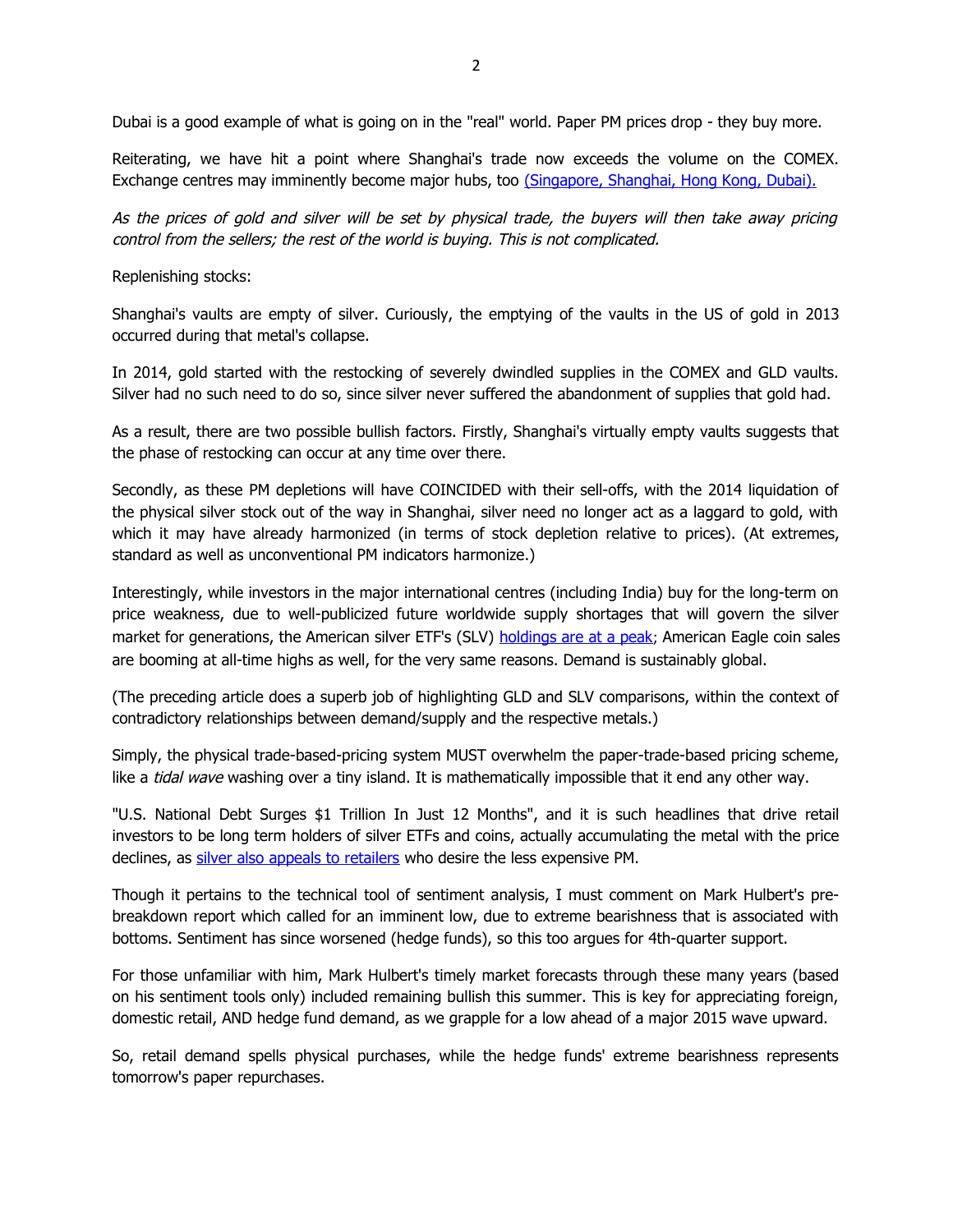The break in silver has improved clarity with respect to statistically strategic, high reward/risk investment probabilities and opportunities, in the context of yield, risk/reward, leverage and risk/tolerance.

## **TECHNICAL**

Sentiment indicators calling for a historic low even before the recent break, support the multiple charts below in forming a major pre-New Year 4th-quarter low (as in 2008), and, necessarily, a violent 2015 reversal.

Regarding the monthly 46-year silver chart below, a few crucial observations may be made.

(1) - The 2011 and 1980 highs do not parallel at \$50, because it is a monthly chart (at month-end in 1980, silver had closed about \$15 off of its high).

Everyone's favourite all-time-high price measurement adjusts the 1980 peak price to account for inflation. The latter neither contemplates today's true inflation rate, nor the very possible hyperinflation of tomorrow. Still, today's false inflation figure allows for a price ~\$150/ounce.

(2) - The next chart "explains" how \$150 is likely, according to technical analysis and the rules of Elliott, ironically all such analysis having been made possible by this breakdown.

IN BREAKING BELOW 2008'S HIGH, BY RULE, THE 2011 PEAK WAS NECESSARILY A WAVE-1, SINCE A THIRD WAVE MAY NOT EVER CROSS A WAVE-1. {Ergo, the next important advance begins a major move, rather than ending one (wave-5 around \$60-\$75), a doubt that existed due to the chart's form.}

The implication is that Wave-1 of a major 3 has yet to even begin. Mathematically, huge space between price points suggests huge waves (price moves), once they start.

Without showing computations, the numbers illustrate that \$150/ounce is a VERY REASONABLE target for Wave-3 by the time it's over, remembering too that that level will only mark a still bigger Wave-1, before an even larger Wave-3 takes silver to \$500 by 2025. (Today's Wave-1 is concluding after 13 years.)

(3) - The chart plainly shows a more bearish A-B-C correction than that of gold, which so far has suffered a common zig-zag, though gold may yet make a new 4th-quarter low; silver has formed a triple-zig-zag.

According to the rules of Elliott, for silver (triple a-b-c) there won't be another wave after this 4th-quarter low; the 46-year chart also allows this down-wave to decline to the popularized \$15 area before yearend.

(4) - By connecting the lows of 2004 and 2008, we are approaching that uptrend line as well.

(5) - This monthly stochastic is oversold and diverging bullishly, which suggests a 4th-quarter low too.

The 46-year chart is included to provide the major Wave context for the size of coming moves, while the 15-year silver chart more clearly shows the recent break of the 1980 high.

Monthlies, weeklies and daily (not shown) stochastic are also lining up for a 4th-quarter low. Bottoms followed by divergences precede very bullish moves.

We see the longest term stochastic of the three bottoming. This supports a MAJOR move in 2015, while the 15-year chart helps to more clearly visualize the effect of time on pattern; the technical conclusion again supports a 4th-quarter low  $\sim$ 15, which price is the consensus.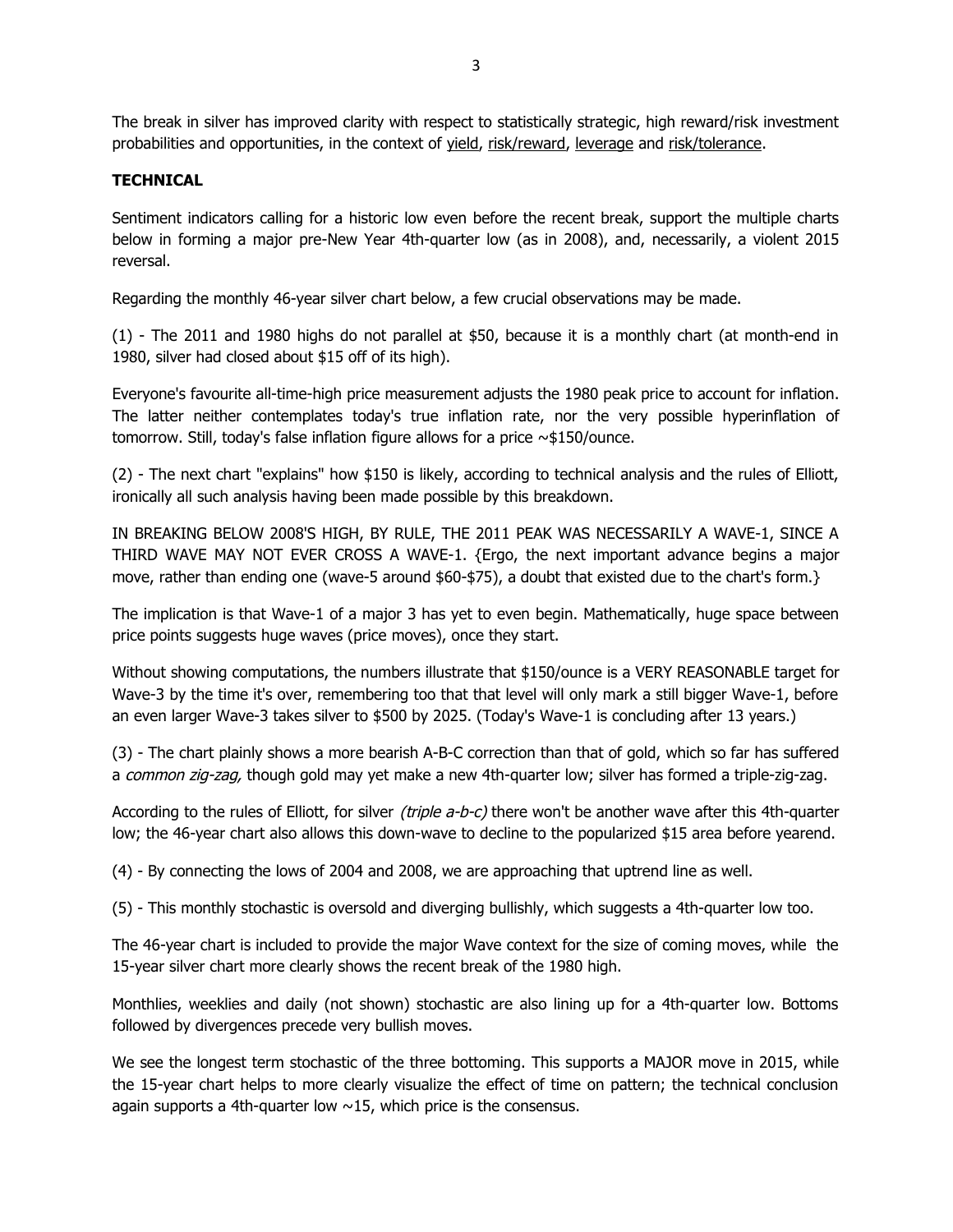Curiously, a fine summary of the **analyses** here was published on this same day by another author. Simply, facts are facts. And sometimes, due to their nature, there is only one way of interpreting them.



## **46-Year silver chart**

Please scroll to next page.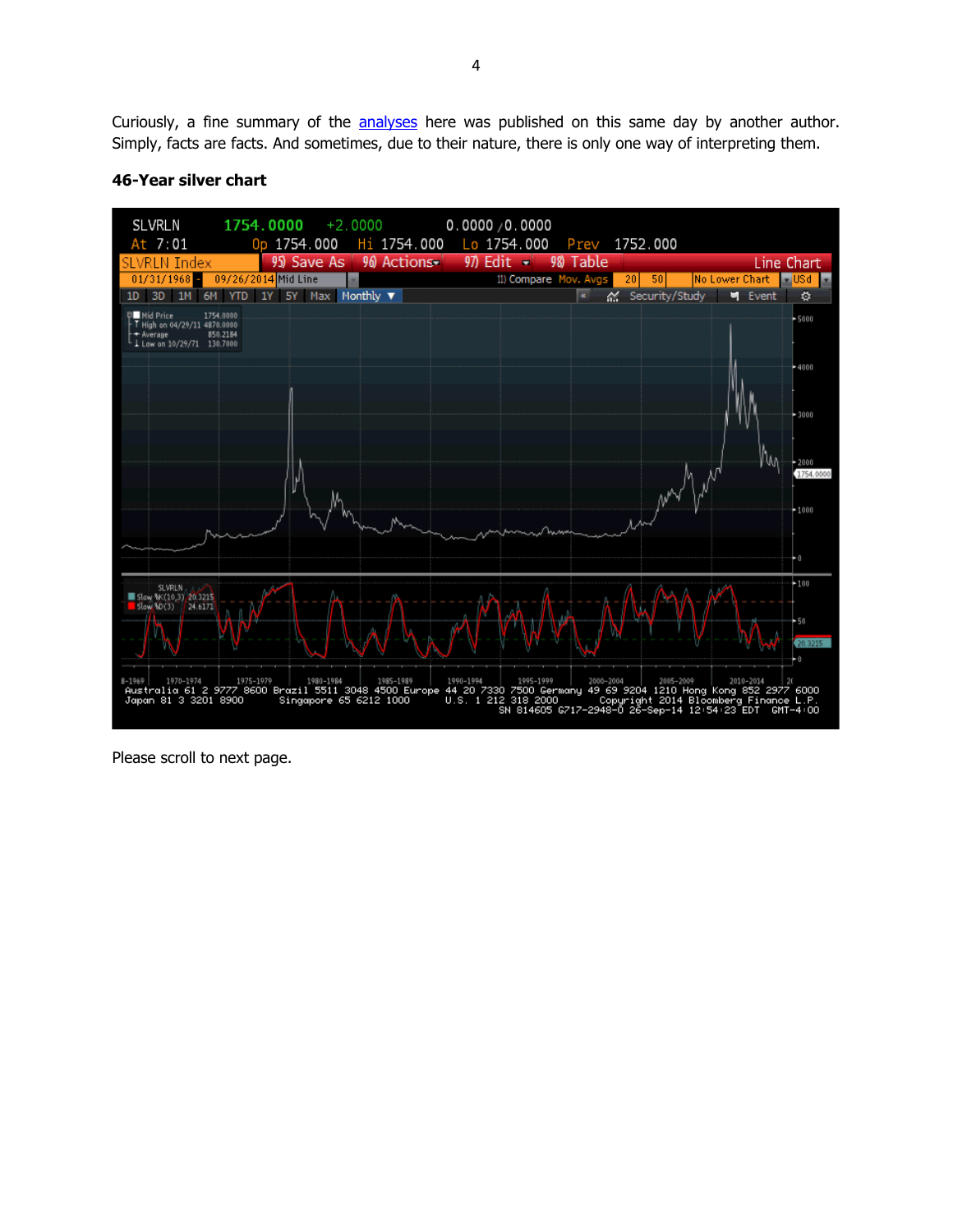#### **15-Year silver chart**



### **PRICE/VOLATILITY/TIME PROBABILITIES**

**PRICE:** The SLV's 3-year weekly chart reflects oversold readings which should improve, even if silver makes a final low in the 4th-quarter. Weekly stochastic support a multi-week rally once the turn begins.

Importantly, there exists a bullish divergence. (Dailies are obviously oversold, so we just focus here on the more meaningful weekly and monthly indicators.)

The 3-year weekly GLD chart (follows SLV chart) illustrates a price chart that presently reflects a triple bottom and reverse shoulder-head-shoulder low. As in 2008, gold may (have) bottom(ed) months ahead of silver's low.

As well, unlike silver, gold still reflects a 5-wave advance in 2014, followed by a 3-legged decline. This would imply that gold did indeed bottom. The upshot for silver is that, in this scenario, \$16 would hold and trade between \$16 - \$18.50 through yearend, while the GLD would range between \$115 - \$127.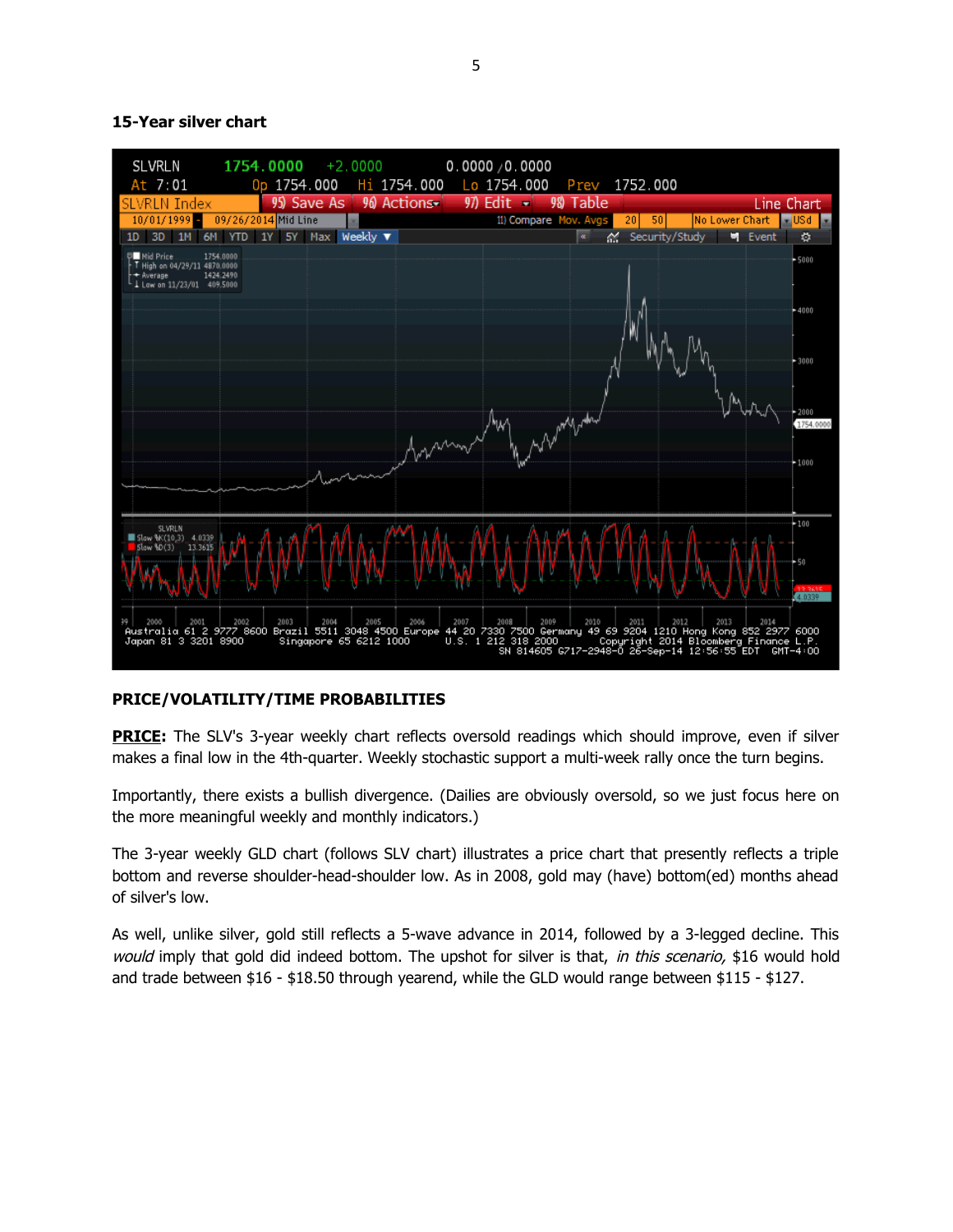#### **3-Year weekly SLV chart**



Please scroll to next page.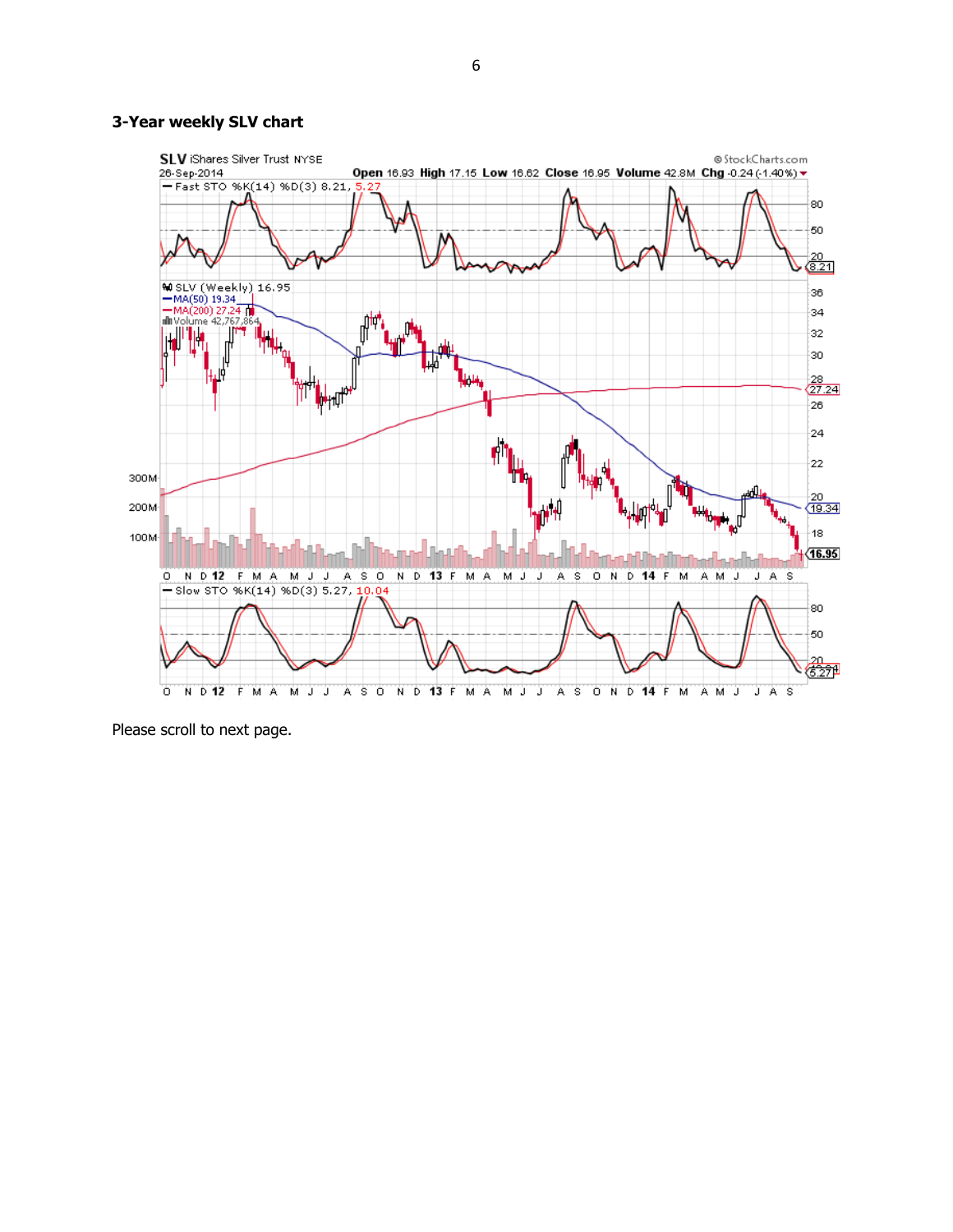#### **3-Year weekly GLD chart**



On the break below \$18, put premiums (see VXSLV) skyrocketed to discount price targets that had become traders' fears (\$14 - \$15 range). Such fears are logically reflected in premiums, since sellers front-run their own (or client) sales.

### This also explains why the ultimate buy point will be a minor new low that is un-confirmed by the VXSLV, perhaps in October.

Premiums bottoming before price means that the worst selling pressure preceded the low, leaving nothing to push the underlying security lower. THIS IS LIKELY IN SILVER THIS QUARTER.

**SILVER VOLATILITY:** The INTRA-MONTH explosion in the **VXSLV** from under **20** to just below **35** is, I suspect, a sign of things to come for the SLV itself (see 1-year VXSLV chart below).

Whatever the case, it certainly suggests that one ought not wait for a low in prices or volatility separately, to determine the best time for going long, particularly if employing the strategies below.

From here on out, this correction in silver will have occurred largely in terms of time, as opposed to price. **A drop to ~24 at the above-forecasted higher low, in conjunction with a price low that, in my opinion, holds \$16, will mark the ideal time to trigger investment.**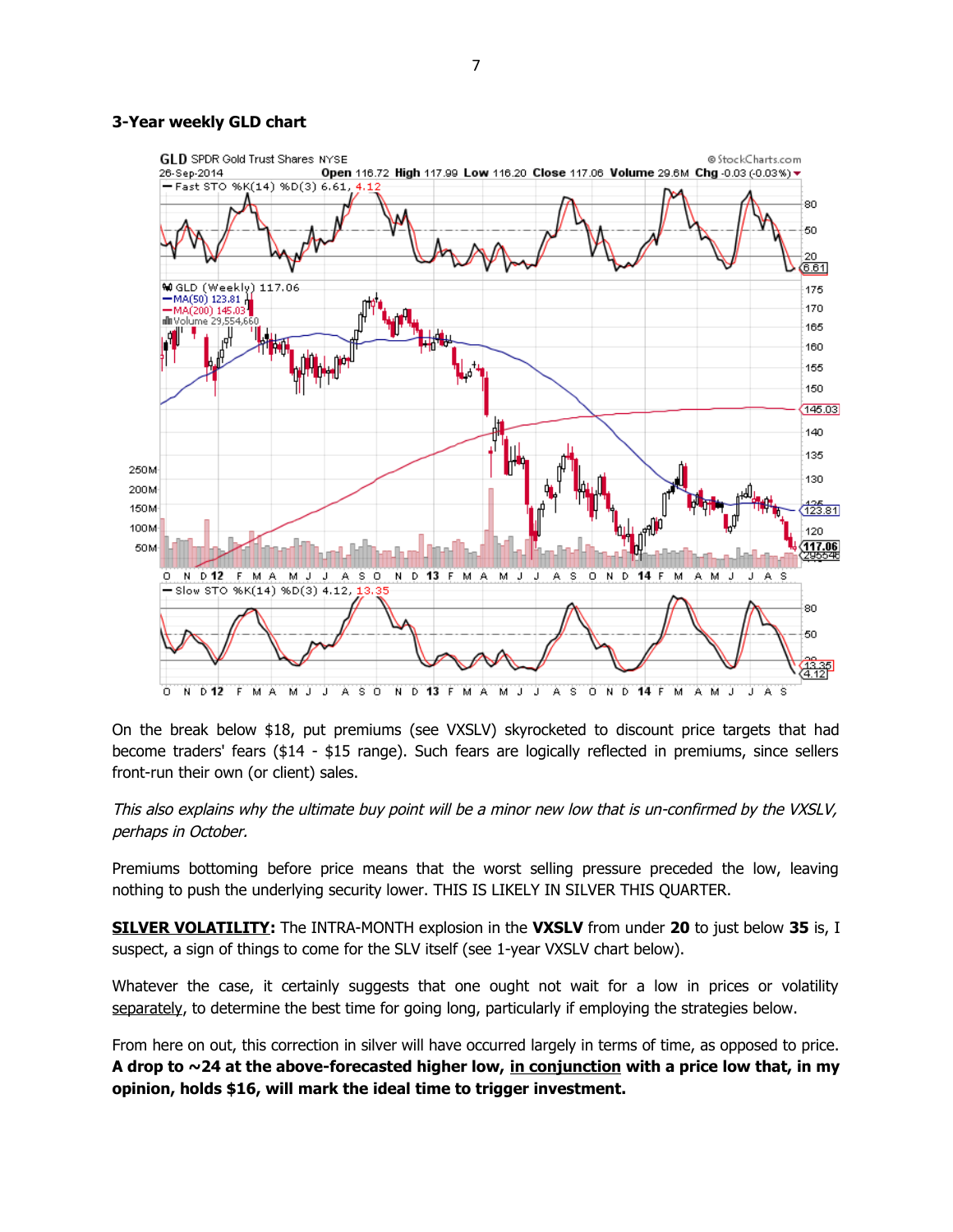

Please note the shocking 1 and 4-year charts of the VXSLV which follow below, respectively.

The STUNNING speed with which silver's numbers can change is evidenced here. However, few are familiar with the VXSLV's significance or its cyclical relationships to price.

Briefly, through the bear market, premiums trended asymmetrically to silver's price. This changed after this summer low, due to the laws of diminishing return and unbound upside. This new cycle's relationship has merely manifested a September aberration.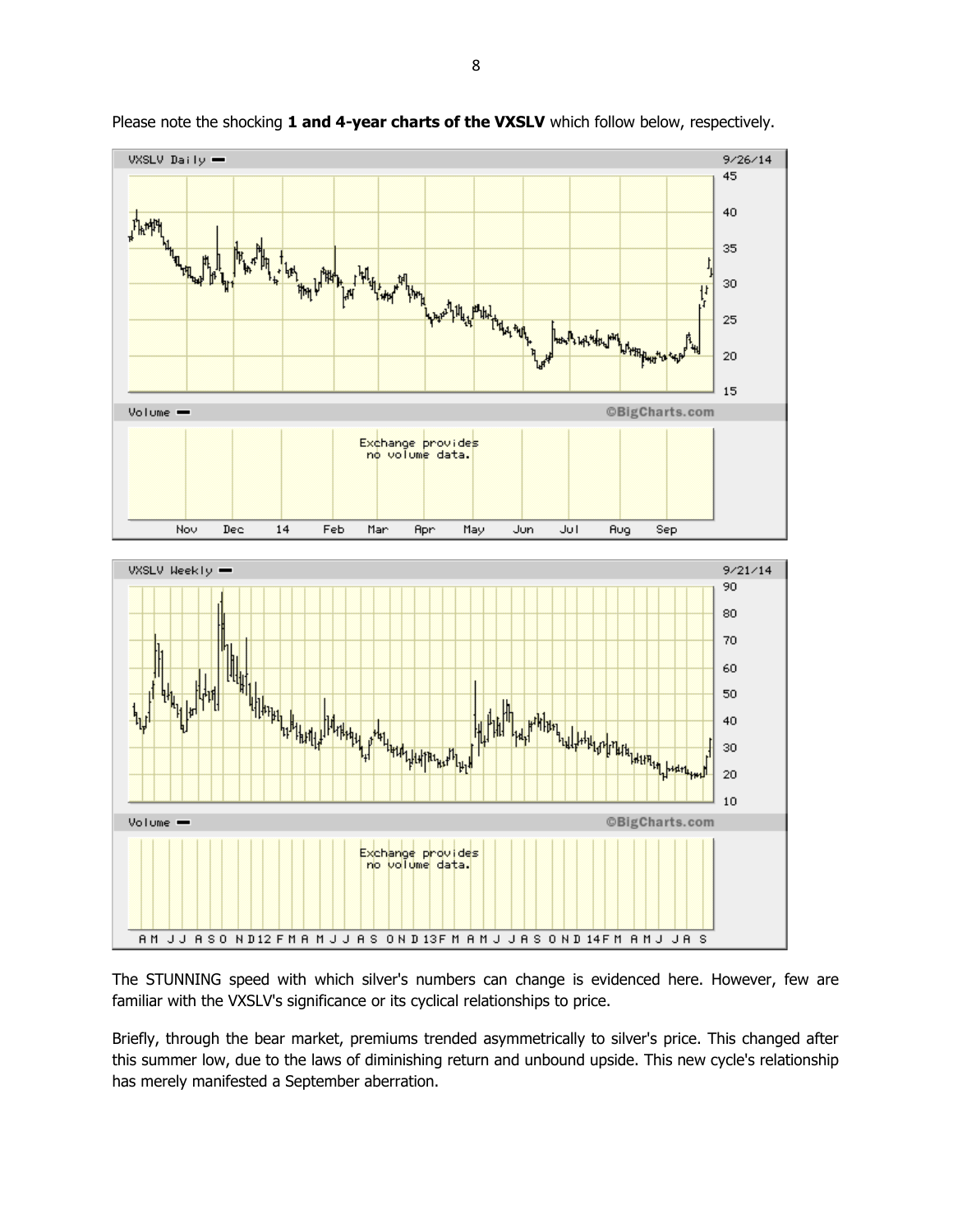### **A new cycle for the VXSLV in itself implies a major new trend ahead.**

As indicators and pictures of change, these charts illustrate how fast prices will move. Also, they clearly show how stunning will be the effect on option premiums which, as the 4-year chart above illustrates, is still very far away from meaningful resistance.

**TIME:** When premiums explode during a hit suffered by prices, the "orthodox" low in prices is when the correction ends in terms of time.

Sure enough, generally sideways action over the coming weeks will take down the VXSLV a bit and, so, with a net-negative change in the price of silver that is accompanied by a HIGHER low in the VXSLV over the same time period, the ideal timing for options and warrants will have presented itself this quarter.

In this scenario, the SLV will not break \$16, even if it makes a new low later this quarter, which is unconfirmed by a new VXSLV high.

Finally, as previously reported, the 6-month time cycle became over-popularized and, so, the PMs bottomed a month early this summer.

Consistent with that, I see prices' worst action as soon behind us, **discounting a higher yearend low,** which, again, will have brought the combination of time and price into perfect line with what the purchaser of bullish strategies would like to see.

## **Remember, this week is the quarter-end, and window-dressing is also weighing on prices.**

**TECHNICAL PROS:** Ordinarily, sentiment and accumulation/distribution go hand-in-hand, but not in silver.

Thanks to Asia, the Middle East and the Russians (etc.), PM accumulation has even accelerated with declining prices, while sentiment among the paper-price-influencing hedge funds has imploded.

So, when the trend-following hedge funds reverse course, it could violently catalyze and compound returns (driven by foreigners). It is but a question of time before multi-dollar price moves occur in silver.

**TECHNICAL CONS:** The trend has not reversed

### **STRATEGY, TIMING**

A major factor in investing in long term options or warrants is the deep concern regarding the very existence of the underlying metal at the custodian. It could be financially disastrous in comparative terms, if settlements became cash-based.

Therefore, warrants that are exercisable into vaulted gold are the only form of acceptable long term leverage. The very long term is stressed for 2 reasons:

Firstly, one may wish to own a strike date that captures the more advanced stages of ascent, when the more pronounced movements historically occur in silver.

Secondly, with premiums at historic lows (though that violently shifted this month to a historically-still-low range), one may seek a long-dated situation that would also enjoy multiple yield-enhancing call writing opportunities.